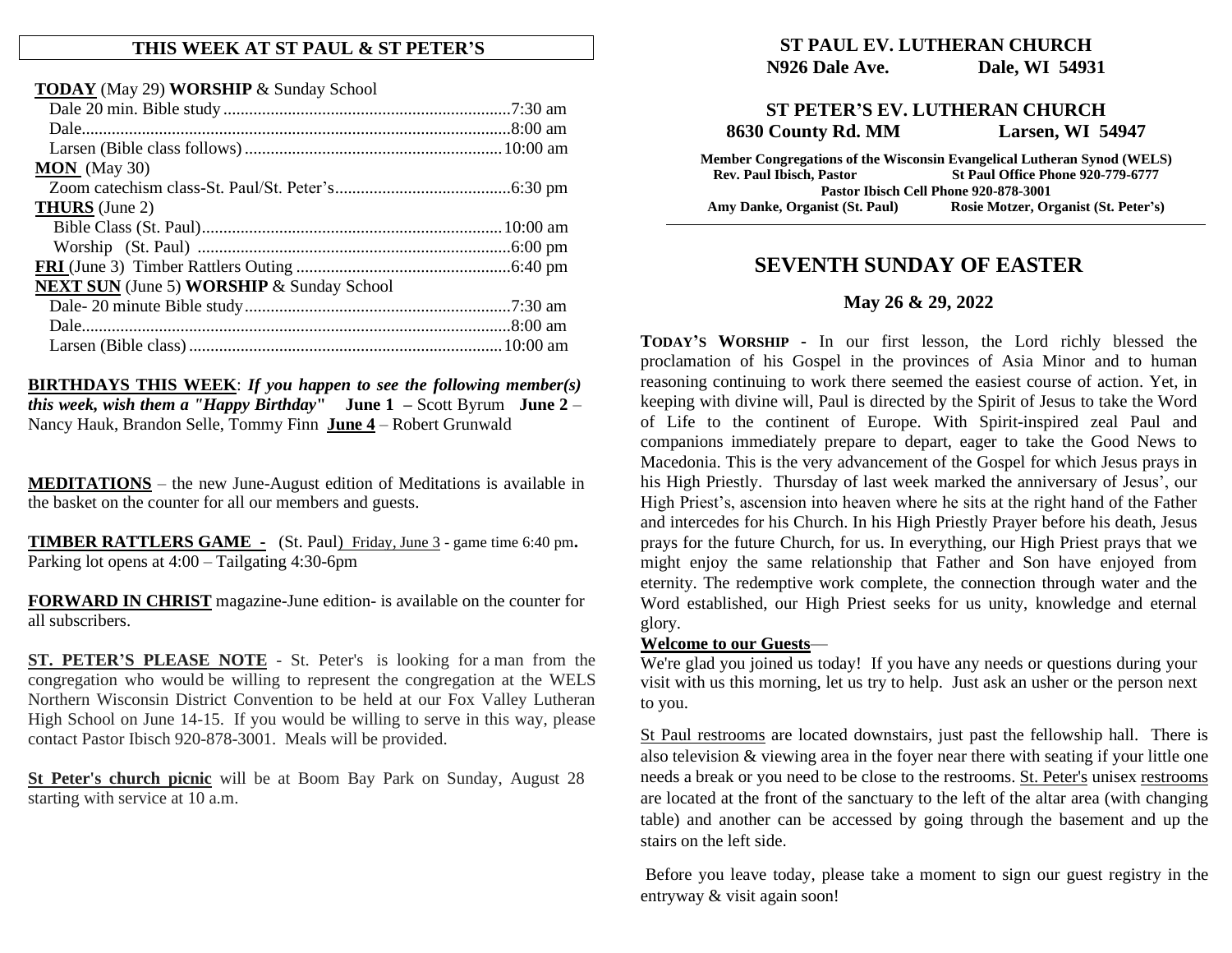### **BELLS AND WELCOME**

**ORDER OF WORSHIP: Service of the Word** on page 38 in the front of the red hymnal.

**TODAY'S HYMNS**: blue hymnal #**493, 531, 466 (at St. Paul the Adult Choir will lead the singing), and 313 verses 1&4.**

#### **PSALM OF THE DAY: Psalm 133**

The Psalm 133 we will use at St. Paul is from the blue copies of Christian Worship is (page 133 at St. Paul the Adult Choir will lead).

The Psalm 133 we will use at St. Peter's is from the red copies of Christian Worship (page 115 with congregation singing all verses in unison).

### **PRAYER OF THE DAY** *(Spoken by Pastor)*



Almighty God, your Son our Savior was taken up in glory and intercedes for us at your right hand. Through your living and abiding Word, give us hearts to know him and faith to follow where he has gone; who lives and reigns with you and the Holy Spirit, one God, now and forever. **Sing: AMEN**

# **+ GOD'S WORD +**

#### **THE FIRST LESSON: Acts 16:6-10**

**<sup>6</sup>** They went through the region of Phrygia and Galatia, because they were prevented by the Holy Spirit from speaking the word in the province of Asia. **<sup>7</sup>** When they went as far as Mysia, they tried to go into Bithynia, but the Spirit of Jesus did not allow them. **<sup>8</sup>** So they passed by Mysia and went down to Troas. **<sup>9</sup>** A vision appeared to Paul during the night. A Macedonian man was standing there, urging him, "Come over to Macedonia and help us!" **<sup>10</sup>** As soon as he had seen the vision, we immediately made plans to proceed to Macedonia, because we concluded that God had called us to preach the good news to them.

#### **PSALM OF THE DAY: Psalm 133**

#### **ANNOUNCEMENTS, CONT'D**

**COUNCIL NOTES -** (St. Paul) We have had discussions about replacing the floor in the Fellowship Hall and also purchasing new tables and chairs. Estimates are as follows:

| <b>Estimate for Fellowship Hall Floor Replacement</b> |          |
|-------------------------------------------------------|----------|
| (Materials and Labor)                                 | \$12,710 |

Estimate for 80 Commercial Grade stackable chairs and 10 tables \$ 6,000

Our goal is to have the funds prior to starting the project. We currently have \$589.00 which has been designated for the tables and chairs.

If you would like to contribute to either of the above, please ear mark your donation accordingly. Please contact Chris Mihna or Dave Magolski with any questions.

WELS UNITED – Area churches invite you to attend their upcoming rummage sales-

**MISSION PARTNERS RUMMAGE SALE AT MOUNT OLIVE** is June 16th-17th 7 AM - 5 PM. Saturday, June 18th 7 AM - Noon, half off. All proceeds will support our mission work at Promise Lutheran Church in Chang Mai, and others in northern Thailand.

#### **RUMMAGE FAIR AT IMMANUEL, GREENVILLE**

Immanuel, Greenville (W7265 School Road) is excited to host a Rummage Fair for rummagers and business vendors! It will be held in the church parking lot on June 11th from 9:00 am - 3:00 pm. Join them for rummage, vendors and crafts sales plus a brat fry.

**FOOD PANTRY** - The June collection for the pantry will be held June 12, 2022.

The following items are in need of at the pantry at this time:

Crackers, cereal (corn flakes, rice cereals most needed) pancake syrup, pork & beans/baked beans, tomato soup, pasta sauce (in plastic containers preferably or tin cans), spaghetti noodles only at this time, canned mandarin oranges, canned pasta, paper towel, and body/hand lotions. Thank you for your continued support of the pantry.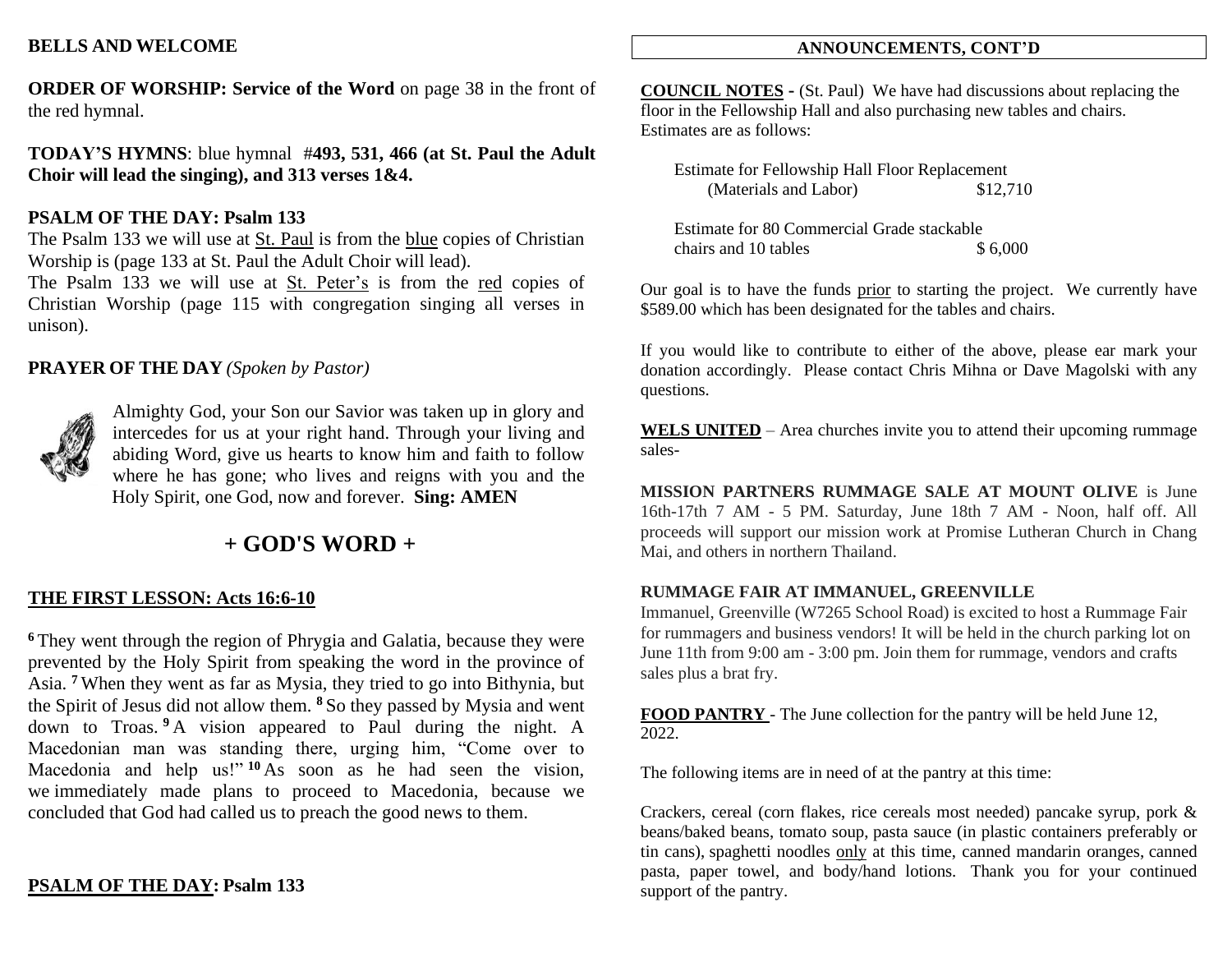## **SECOND LESSON: Revelation 22:12-17,20** (SERMON TEXT)

**<sup>12</sup>** Look, I am coming soon and my reward is with me, to repay each one according to what he has done. **<sup>13</sup>** I am the Alpha and the Omega, the First and the Last, the Beginning and the End. **<sup>14</sup>**Blessed are those who wash their robes, so that they may have the right to the Tree of Life and so that they may enter through the gates into the city. **<sup>15</sup>** Outside are the dogs, that is, the sorcerers, the adulterers, the murderers, the idolaters, and everyone who loves and practices falsehood.

**<sup>16</sup>** I, Jesus, have sent my angel to give you this testimony for the churches. I am the Root and the Offspring of David, the bright Morning Star.

**<sup>17</sup>** The Spirit and the bride say, "Come." And let the one who hears this say, "Come." And let the one who is thirsty come. Let the one who wants the water of life take it as a gift. **<sup>20</sup>** The one who testifies about these things says, "Yes, I am coming soon."

Amen. Come, Lord Jesus!

## **VERSE OF THE DAY**

Alleluia. Alleluia. Christ is risen! He is risen indeed! Alleluia. I will not leave you as orphans; I will come to you. Alleluia. (John 14:18)

**VERSE OF THE DAY RESPONSE** (pg 40/or on screen**)**

## **GOSPEL LESSON: John 17:20-26**

<sup>20</sup> "I am praying not only for them, but also for those who believe in me through their message. **<sup>21</sup>** May they all be one, as you, Father, are in me and I am in you. May they also be one in us, so that the world may believe that you sent me. **<sup>22</sup>** I have given them the glory you gave me, so that they may be one, as we are one: **<sup>23</sup>** I in them, and you in me. May they become completely one, so that the world may know that you sent me and loved them even as you loved me.

**<sup>24</sup>** "Father, I want those you have given me to be with me where I am so that they may see my glory—the glory you gave me because you loved me before the world's foundation. **<sup>25</sup>**Righteous Father, the world did not know you, but I knew you, and these men knew that you sent me. **<sup>26</sup>** I made your name known to them and will continue to make it known, so that the love you have for me may be in them and that I may be in them."

## **CHILDREN'S DEVOTION**

**HYMN OF THE DAY #531***"The Head that Once Was Crowned with Thorns"*

**THE MESSAGE TODAY**: *Based on: Revelation 22:12-17,20*

# **""Come, Lord Jesus!""**

- 1. Have you washed?
- 2. The Great Invitation

AFTER THE SERMON - THE APOSTLE'S CREED

## **PRAYER OF THE CHURCH & THE LORDS PRAYER**

**HYMN: #466** *"Christ Has Arisen, Alleluia"* (at St. Paul the Adult Choir will lead the singing)

## **PRAYER & BLESSING**

**CLOSING HYMN: #313 verses 1&4** *"Hark the Glad Sound! The Savior Comes"*